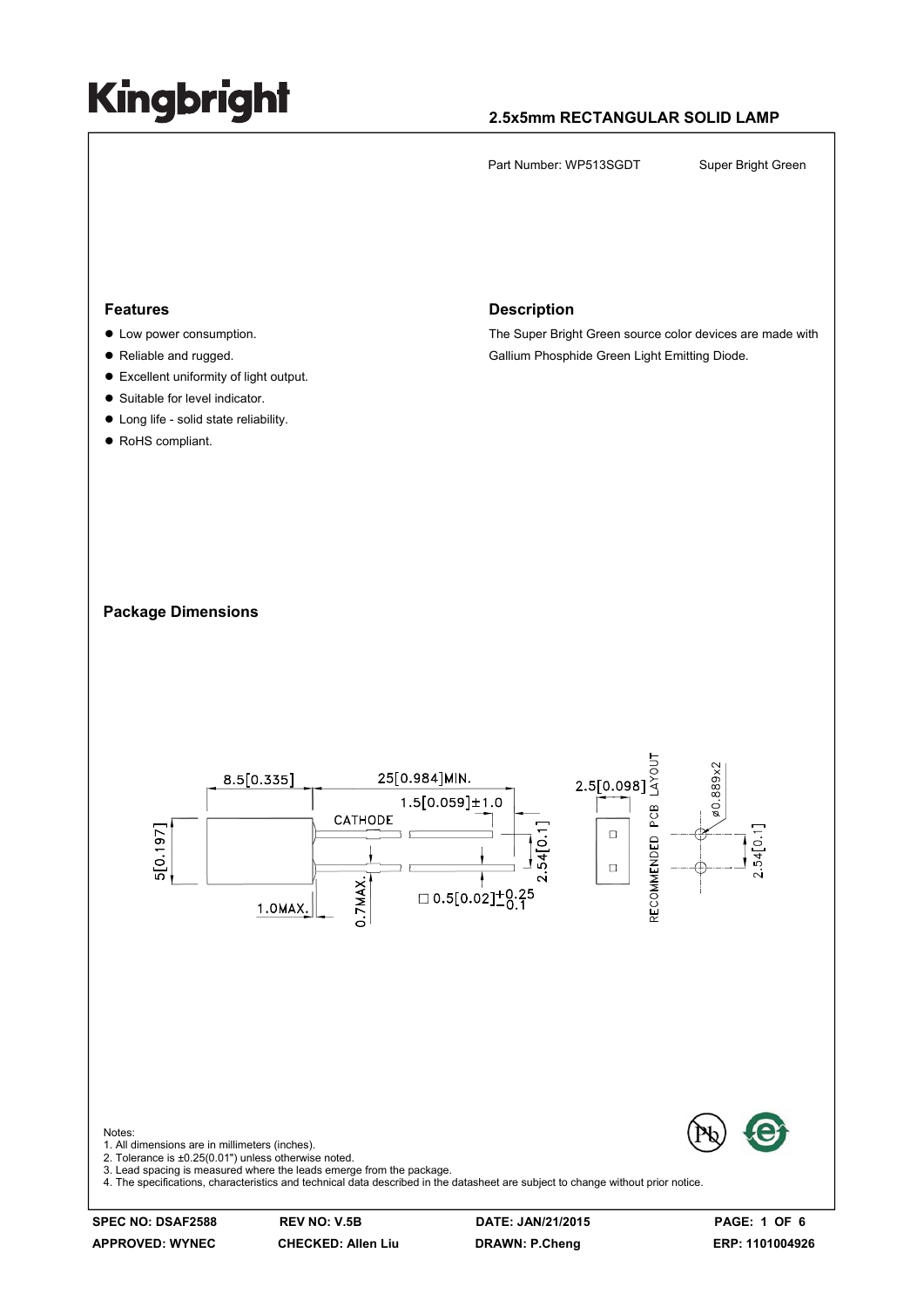#### **Selection Guide**

| -------------- |                          |                |      |                        |               |  |                             |  |  |  |
|----------------|--------------------------|----------------|------|------------------------|---------------|--|-----------------------------|--|--|--|
| Part No.       | <b>Dice</b>              | Lens Type      |      | Iv (mcd) [2]<br>@ 20mA |               |  | <b>Viewing</b><br>Angle [1] |  |  |  |
|                |                          |                | Min. | Typ.                   | 201/2         |  |                             |  |  |  |
| WP513SGDT      | Super Bright Green (GaP) | Green Diffused |      | 10                     | $110^{\circ}$ |  |                             |  |  |  |

Notes:

1. θ1/2 is the angle from optical centerline where the luminous intensity is 1/2 of the optical peak value.

2. Luminous intensity/ luminous Flux: +/-15%.

3. Luminous intensity value is traceable to the CIE127-2007 compliant national standards.

#### **Electrical / Optical Characteristics at TA=25°C**

| Symbol              | <b>Parameter</b>         | <b>Device</b>      | Typ. | Max. | <b>Units</b> | <b>Test Conditions</b> |
|---------------------|--------------------------|--------------------|------|------|--------------|------------------------|
| λpeak               | Peak Wavelength          | Super Bright Green | 565  |      | nm           | $IF=20mA$              |
| <b>AD [1]</b>       | Dominant Wavelength      | Super Bright Green | 568  |      | nm           | $IF=20mA$              |
| $\Delta\lambda$ 1/2 | Spectral Line Half-width | Super Bright Green | 30   |      | nm           | $IF=20mA$              |
| C                   | Capacitance              | Super Bright Green | 15   |      | pF           | $V_F = 0V$ ; f = 1MHz  |
| VF [2]              | <b>Forward Voltage</b>   | Super Bright Green | 2.2  | 2.5  | V            | $IF=20mA$              |
| <b>IR</b>           | Reverse Current          | Super Bright Green |      | 10   | uA           | $V_R = 5V$             |

Notes:

1. Wavelength: +/-1nm.

2. Forward Voltage: +/-0.1V.<br>3. Wavelength value is traceable to the CIE127-2007 compliant national standards.

4. Excess driving current and/or operating temperature higher than recommended conditions may result in severe light degradation or premature failure.

#### **Absolute Maximum Ratings at TA=25°C**

| <b>Parameter</b>              | <b>Super Bright Green</b>          | <b>Units</b> |  |
|-------------------------------|------------------------------------|--------------|--|
| Power dissipation             | 62.5                               | mW           |  |
| DC Forward Current            | 25                                 | mA           |  |
| Peak Forward Current [1]      | 140                                | mA           |  |
| Reverse Voltage               | 5                                  | v            |  |
| Operating/Storage Temperature | $-40^{\circ}$ C To $+85^{\circ}$ C |              |  |
| Lead Solder Temperature [2]   | 260°C For 3 Seconds                |              |  |
| Lead Solder Temperature [3]   | 260°C For 5 Seconds                |              |  |

Notes:

1. 1/10 Duty Cycle, 0.1ms Pulse Width.

2. 2mm below package base.

3. 5mm below package base.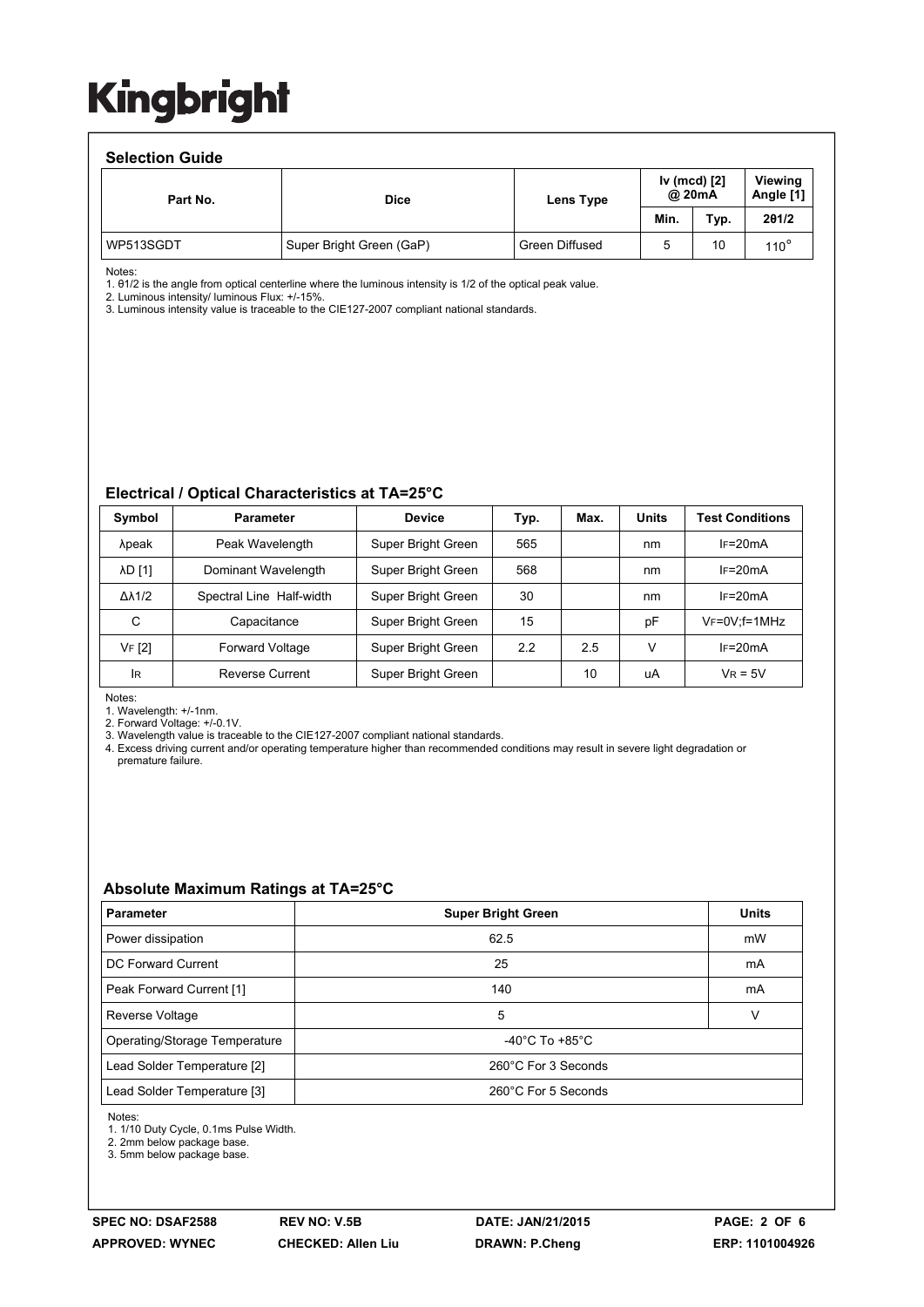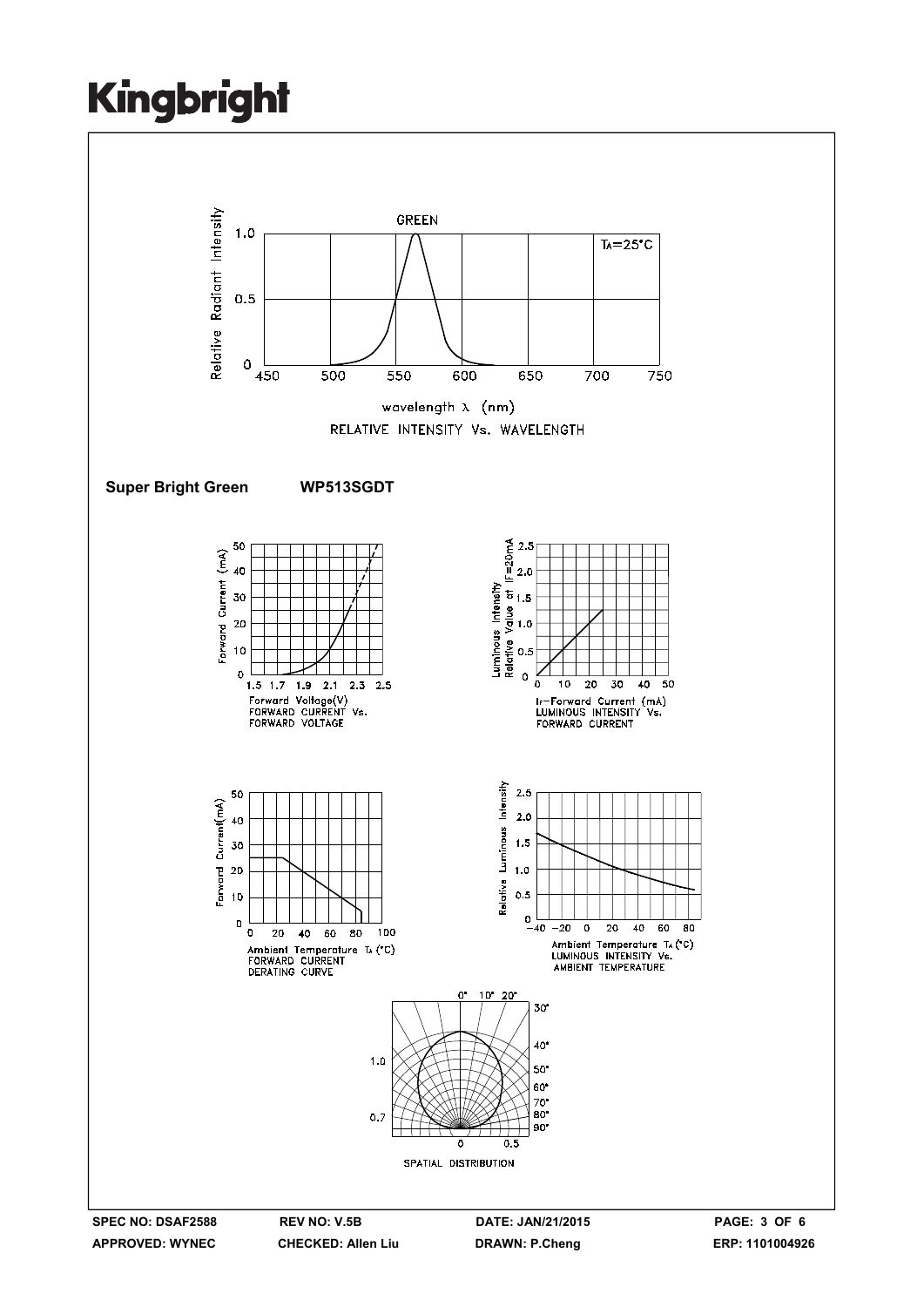

- 4. The information in this document applies to typical usage in consumer electronics applications. If customer's application has special reliability requirements or have life-threatening liabilities, such as automotive or medical usage, please consult with Kingbright representative for further assistance.
- 5. The contents and information of this document may not be reproduced or re-transmitted without permission by Kingbright.

6. All design applications should refer to Kingbright application notes available at http://www.KingbrightUSA.com/ApplicationNotes

**APPROVED: WYNEC CHECKED: Allen Liu DRAWN: P.Cheng ERP: 1101004926** 

for any subsequent issues.

**SPEC NO: DSAF2588 REV NO: V.5B DATE: JAN/21/2015 PAGE: 4 OF 6**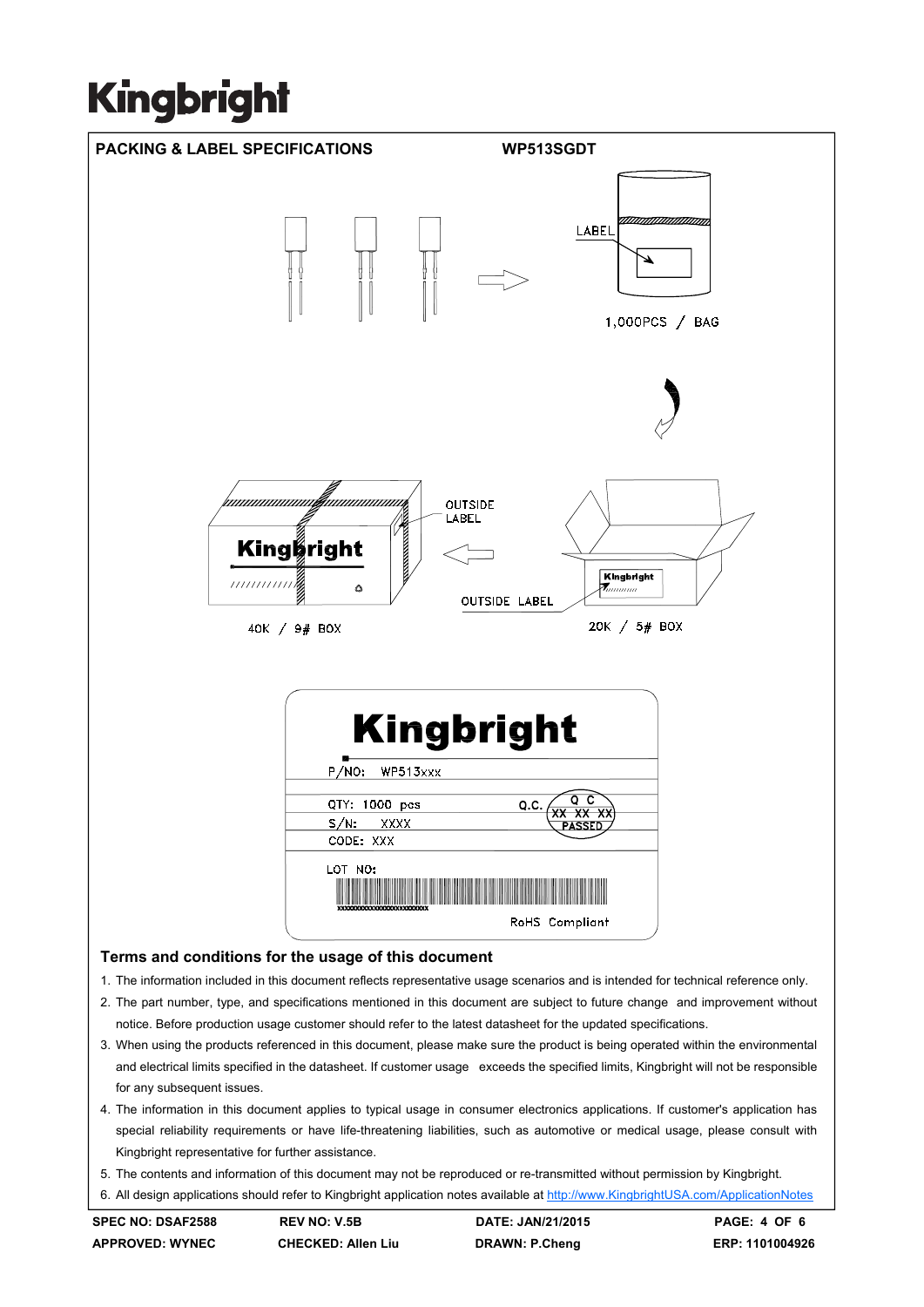#### PRECAUTIONS

- 1. Storage conditions:
	- a. Avoid continued exposure to the condensing moisture environment and keep the product away from rapid transitions in ambient temperature.
	- b.LEDs should be stored with temperature  $\leq 30^{\circ}$ C and relative humidity < 60%.
	- c.Product in the original sealed package is recommended to be assembled within 72 hours of opening. Product in opened package for more than a week should be baked for 30  $(+10/-0)$  hours at 85 ~ 100°C.
- 2. The lead pitch of the LED must match the pitch of the mounting holes on the PCB during component placement. Lead-forming may be required to insure the lead pitch matches the hole pitch. Refer to the figure below for proper lead forming procedures. (Fig. 1)



"  $\bigcap$  " Correct mounting method " $\times$ " Incorrect mounting method

Note 1-3: Do not route PCB trace in the contact area between the leadframe and the PCB to prevent short-circuits.

3. When soldering wires to the LED, each wire joint should be separately insulated with heat-shrink tube to prevent short-circuit contact. Do not bundle both wires in one heat shrink tube to avoid pinching the LED leads. Pinching stress on the LED leads may damage the internal structures and cause failure. (Fig. 2)



4. Use stand-offs (Fig.3) or spacers (Fig.4) to securely position the LED above the PCB.



- 5. Maintain a minimum of 3mm clearance between the base of the LED lens and the first lead bend. (Fig. 5 and 6)
- 6. During lead forming, use tools or jigs to hold the leads securely so that the bending force will not be transmitted to the LED lens and its internal structures. Do not perform lead forming once the component has been mounted onto the PCB. (Fig. 7)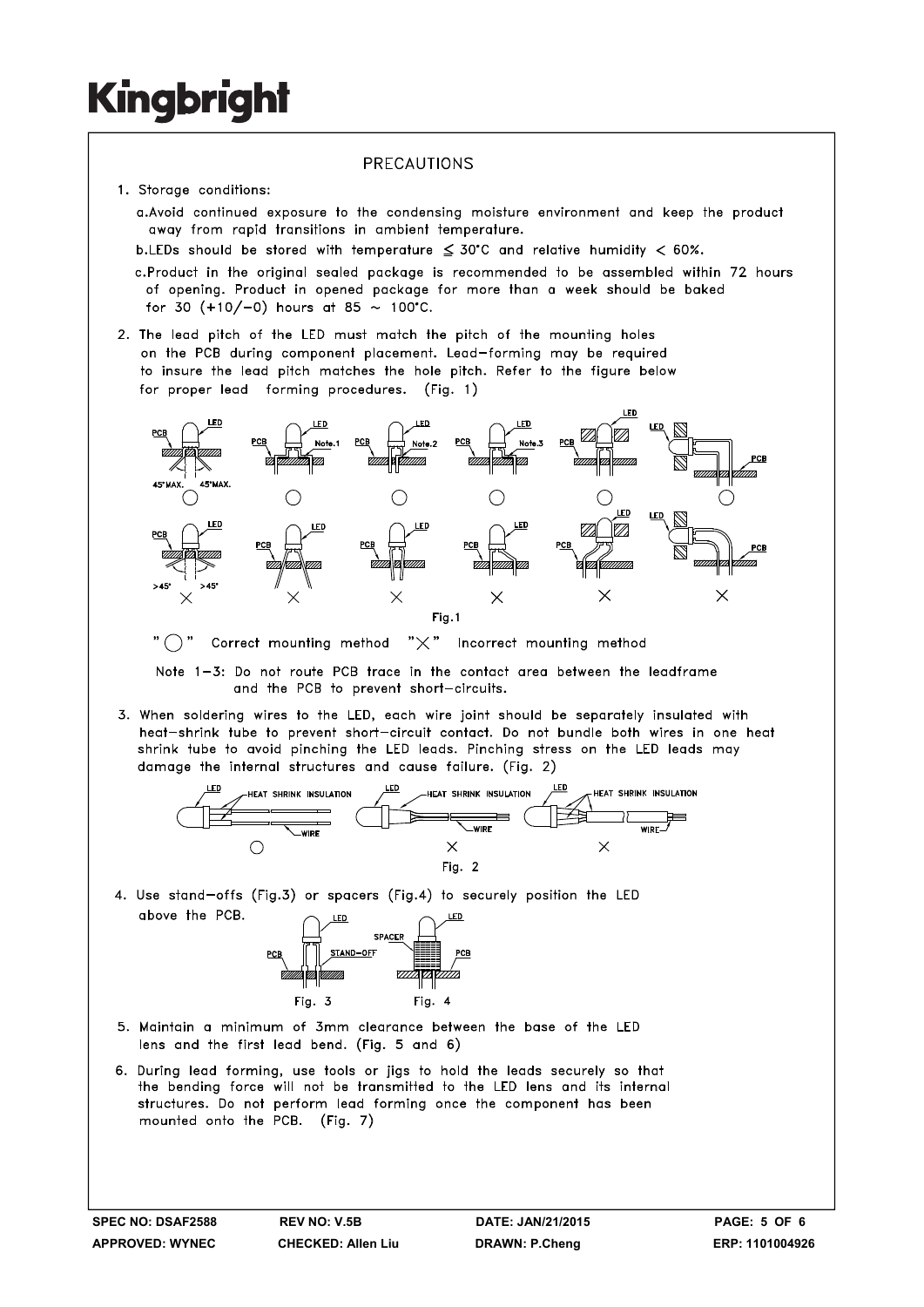

- attached to the LED pins) prior to immersion in the solder wave with a maximum solder bath temperature of 260°C
- 2. Peak wave soldering temperature between 245°C  $\sim$  255°C for 3 sec (5 sec max).
- 3.Do not apply stress to the epoxy resin while the temperature is above 85°C.
- 4. Fixtures should not incur stress on the component when mounting and during soldering process. 5.SAC 305 solder alloy is recommended.

6.No more than one wave soldering pass.